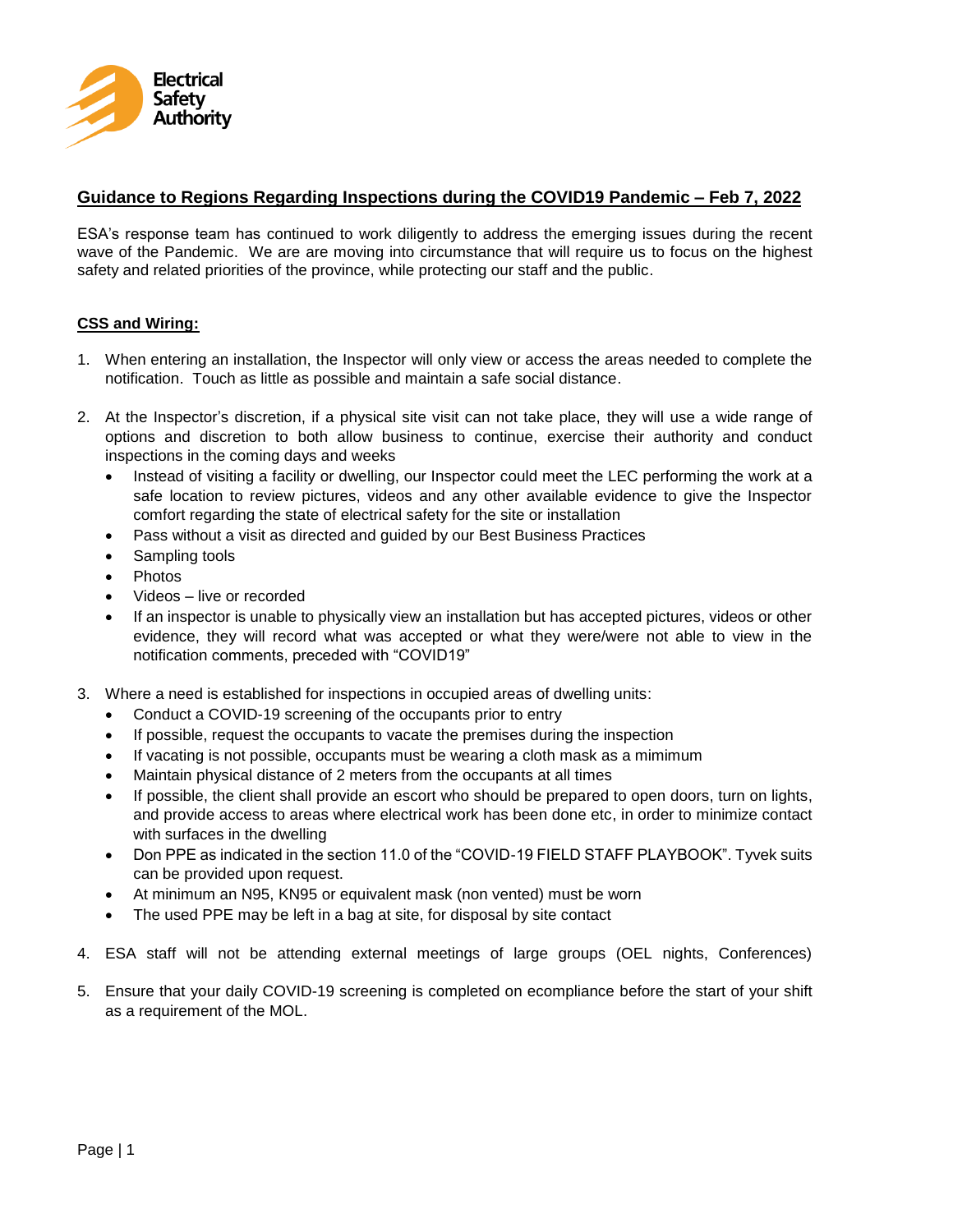

### 6. Scheduling:

| <b>Inspection Type</b>                                     | <b>Licensed Electrical Contractors</b>                                | <b>Non-Contractors / Non-Account</b>                                                                                  |
|------------------------------------------------------------|-----------------------------------------------------------------------|-----------------------------------------------------------------------------------------------------------------------|
| R/I, Service,<br><b>Final, Defects</b><br>Corrected,       | Schedule as per our pre-pandemic<br>practices (REDY, Access Arranged) | Schedule as per our pre-pandemic<br>practices (REDY, Access Arranged)                                                 |
| <b>Consultation</b><br>Requested,<br><b>Water Crossing</b> |                                                                       | Record the customers email address in<br>applicant information and send "How to<br>prepare for your inspection" email |
| Disconnect and<br><b>Hold</b>                              | Ready as per the viewing window                                       | Ready as per the viewing window                                                                                       |
|                                                            |                                                                       | Record the customers email address in<br>applicant information and send "How to<br>prepare for your inspection" email |
| <b>Reconnection of</b><br><b>Service</b>                   | Schedule as per our pre-pandemic<br>practices (REDY, Access Arranged) | Schedule as per our pre-pandemic<br>practices                                                                         |
|                                                            |                                                                       | Record the customers email address in<br>applicant information and send "How to<br>prepare for your inspection" email |

7. Additional Screening:

CSC will continue to ask the Health/Safety question on all calls:

*"Is anyone on the premises displaying symptoms of COVID-19 as currently defined by public health or has recently travelled outside of the country in the last 14 days? Is anyone currently isolating as a result of having symptoms or being a close contact?"*

*(If symptom examples are requested current examples include: fever, shortness of breath, sore throat, extreme tiredness, decrease or loss of taste/smell, headache, etc)*

- No no action required
- Yes schedule the inspection and apply priority H/S Alert
	- Inspectors are advised that H/S Alert means COVID-19 concerns
	- DO NOT record anything in writing on the notification due to privacy concerns
- Customer declines to answer Toggle H/S Alert and Check Comments. Note in the Comments of the notification: CUSTOMER DECLINED TO VALIDATE H/S PRIORITY INDICATOR
- For other non-COVID related H&S concerns, record the details in the Comments and apply Check Comments priority

How to prepare for your inspection email:



Homeowners Updat

Link to other CSC Proceses: <http://esaintranet/csc/Survival%20Guide/COVID-19%20Processes%20and%20Procedures.aspx>